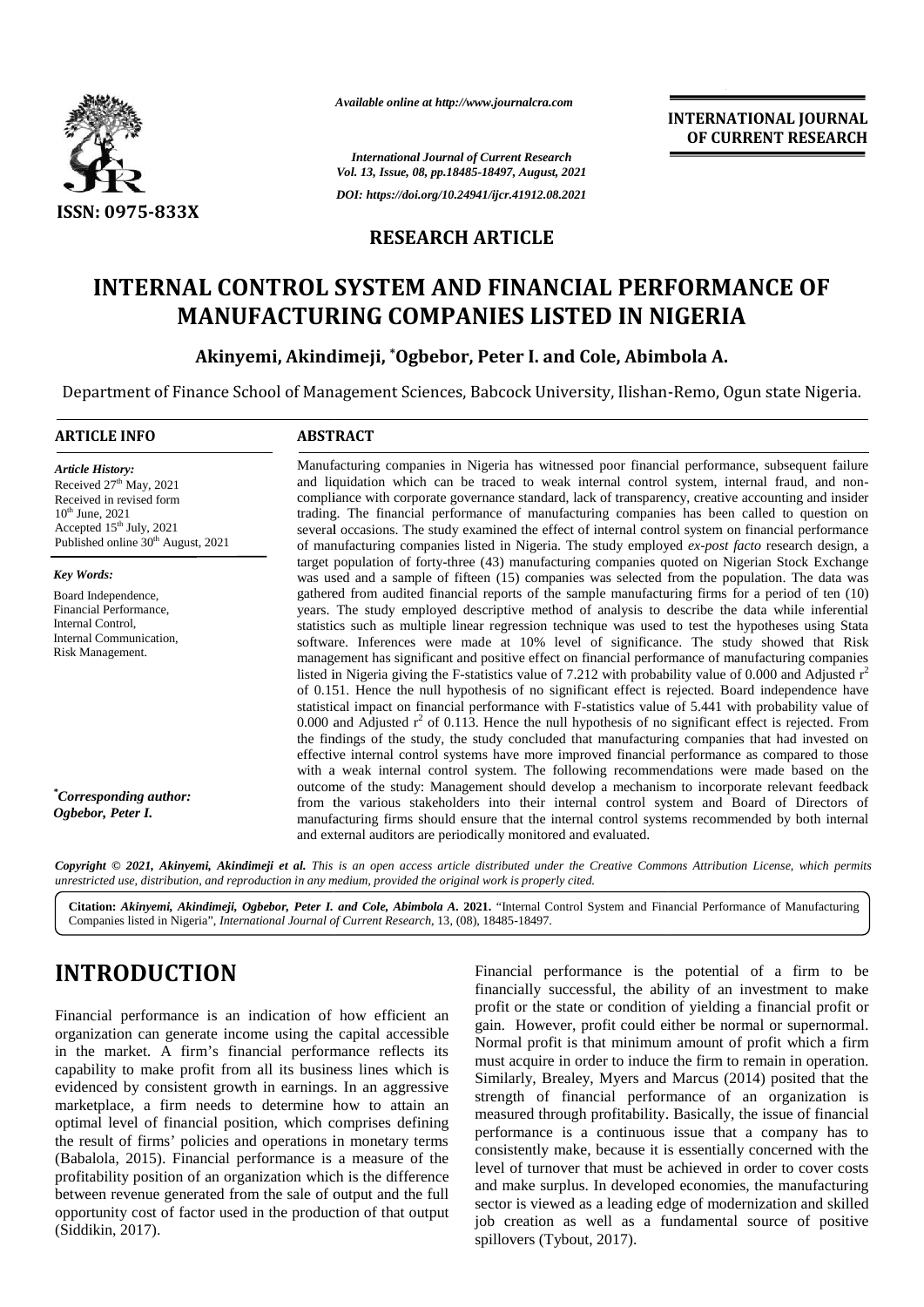Manyika (2016) emphasized that in developed economies such in the as the United State of America and China, the manufacturing sector remains critically important as it remains a vital source of innovation and competitiveness thereby contributing immensely to the gross domestic product, exports and productivity growth. Also, Tybout (2017) stated that manufacturing companies in China contributes twenty-seven (27) percent of China's overall national output which account for twenty (20) percent of the world's manufacturing output. Thus, the financial performance of manufacturing companies is of vital importance since manufacturing firms stimulate entrepreneurial growth. In developing economies, Landry (2018) stated that manufacturing firms in developing economies such as Ethiopia, Morocco, Malaysia and Turkey contribute significantly to the accumulation of physical and human capital. The author further argued that in macroeconomic terms, a strong manufacturing sector enhances a country's external account balances by decreasing imports and diversifying exports, thereby increasing resilience to external shocks as compared to reliance on primary commodities. Furthermore, Handania (2017) noted that manufacturing companies plays a prominent role in economic growth of developing countries by accelerating robust and inclusive growth.

Considering the Nigerian economy, Oyedokun, Tomomewo and Owolabi (2019) opined that quite a good number of manufacturing companies in Nigeria have ceased to operate, and more prominent companies have acquired many or at best, merged with other more prominent manufacturing companies. Few manufacturing companies that are still operating within the Nigeria market have resulted in performing at a sub optimal level due to managerial inefficiencies, internal control failures, fraud and weak corporate governance system. Similarly, Abdul and Isiaka (2015) noted that the growth of the manufacturing sector in Nigeria has been stagnant over the years due institutional challenges caused by internal control lapses, managerial inefficiencies, fraudulent activities and high-profile corporate accounting scandals. Internal control is an integrated system within an organization which aims to increase operational efficiency and productive activities. Therefore, internal control system ensures that all activities carried out within an organization is in compliance with all legislations. Internal control systems are critical for the corporation to achieve their long-term goals. The control system helps organizations to predict possible issues that may result in financial losses and thus deter future incidents. Owusu-Boateng, Amofa, and Owusu (2017) noted that internal control in manufacturing sector primarily focuses on the assumption that a functional system of internal controls can avoid financial losses. The problem of poor financial performance in Nigeria manufacturing sector is growing at an alarming rate due to internal control lapses, principally because the major perpetrators are internal staff and some corrupt members of the top management, this fact was also supported by the study of Omoniyi and Akinselure (2016) who stated that no fraud will be successful without the input of management employees. Moreover, corporate ethics which is a key component of internal control system is not adhered to in Nigeria. For instance, in the case of Cadbury Nigeria, the Board failed to obey the provisions of the code of corporate governance and the internal control framework. The chief executive officer (CEO), finance executive and other executive director were paid offshore remuneration without the authorization of the remuneration committee and not recorded

in the company's financial report and account. Also, according to CAMA section 359, every company should establish an audit committee with not more than one executive in the committee. However, the audit committee of Cadbury Nigeria consisted of three (3) executive directors. This indicates that the company failed to comply with the internal control framework and corporate governance guidelines. Thereafter, the managing director and chief financial officer of Cadbury Nigeria were dismissed in 2006 for inflating the profits of the company for some years before the company's foreign partner acquired controlling interest. These scandals emphasize the need to review, evaluate, scrutinize, and formulate systems of checks and balances to guide corporate executives in their decision-making. These executives are legally and morally obliged to produce honest, reliable, accurate and informative corporate financial reports periodically (Eke, 2018). Therefore, the collapse of organizations like Enron, WorldCom, Cadbury, Lever brother (now Unilever) and NAFCON have raised concerns about the relevance and importance of internal control, especially as it affects the financial performance of firms. Furthermore, empirical studies such as Kinyua (2016); Kiabel (2017); Nyakundi, Nyamita and Tinega (2014); Njeri (2014); Ejoh and Ejom (2014); Etengu and Amony (2016) focused attention majorly on the consumer good sectors while neglecting the health care and industrial good sectors. Therefore, there is a need for an up to date research on the effect of internal control system on financial performance of manufacturing companies listed in Nigeria.

**Objectives of the Study:** Determine the effect of risk management on the financial performance of manufacturing companies listed in Nigeria. Examine the effect of Board independence on the financial performance of manufacturing companies listed in Nigeria.

**Research Questions:** What is the effect of risk management on the financial performance of manufacturing companies listed in Nigeria?

How does Board independence affect the financial performance of manufacturing companies listed in Nigeria?

### **Research Hypotheses**

**H01:** Risk management has no significant effect on the financial performance of manufacturing companies listed in Nigeria.

**H<sub>02</sub>**: There is no significant effect of Board independence on the financial performance of manufacturing companies listed in Nigeria.

### **Literature Review**

**Internal Control System:** Internal control system can be defined as a set of mechanism designed to motivate an individual or a group towards achievement of a desired objectives. Cahill (2016) defined internal control as a system of internal administrative efficiency which often leads to design of a system that will enhance financial check and balance which will support corrective actions intended by the management of the organization and will ensure that the primary goal of the organization is achieved. Similarly, OECD (2015) noted that internal control systems are control developed by organizations to generate transparency and curb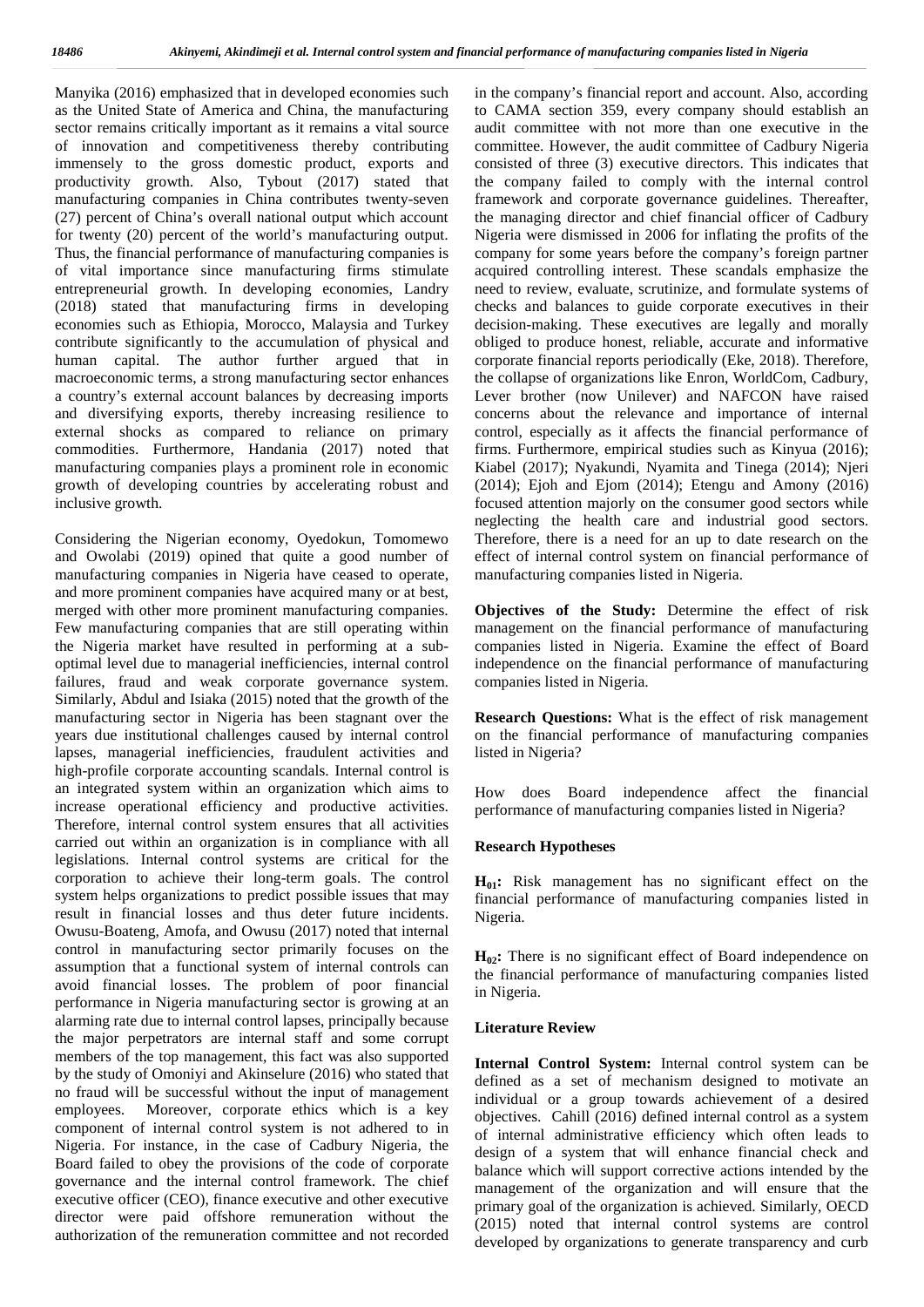fraudulent activities in the organization. International Standard which on Auditing (ISA 400) defines internal control as all policies and procedure adopted by the management of an entity to assist in achieving the primary objectives of the management by ensuring that the business is conducted in the most efficient way possible and also ensuring strict adherence to management policies, safeguarding of asset, prevention and detection of fraud and timely preparation of reliable account records. In addition, Doyrangol (2017) argued that internal control system encompass all measures and procedures employed by a firm which assist in the exploration of appropriate activities in compliance with specific policies institutionalized by the Board members and the management of such firms. A contemporary definition of internal control is that given by the Committee of Sponsoring Organization Commission (COSO). COSO (2014) defined internal control as a process effected by those charged with governance, management and other employees to provide reasonable assurance regarding the achievement of an entity's objectives in the areas of efficiency and reliability of financial information or reports, and compliance with legal and regulatory requirements. Arens, Elder and Beasley (2016) argued that a system of internal control consists of policies and procedures designed to provide management with reasonable assurance that the company achieves its objectives and goals. However, Osuagwu (2014) separates internal controls into those that are general (entity wide) controls from those that are specific (account-level) controls. The author believes that if management was overriding control features in order to manage earnings, then one would expect to find more internal control weaknesses related to general controls, even if the specific (account-level) controls are effective.

Owusu-Boateng, Amofa and Owusu (2017) conceptualized internal control system as a procedure of accounting planned in ensuring efficient safeguard of assets or implementing a policy that will avoids fraud and error in the management of organizational processes and values. Internal control system is a critical part of administrating an organization as it entails the plans, methods, and procedures used to meet an organization's vision, mission, goals and objectives; and by acting in that way, sustain performance based executive. Similarly, Muhun and Jagongo (2018) emphasized that internal control assists managers to achieve required results through effective management of resources. Hammed (2018) explained that internal control is a systematic way of carrying out organization's activities and procedures, within specified company rules and regulations for the overall success of the enterprise. According to Whittington (2017), internal controls span beyond issues relating to bookkeeping and production of financial reports. He further noted that internal controls can be regarded as organized procedures that lead to evaluation of the level of pre-determined objectives in relation with the actual results of the company. According to Mawanda (2018), organizations' commitment to adhering to internal controls results in better performance unlike organizations that lack commitment to internal controls. Internal control deals with the organizations' compliance with regulations and financial reporting standards. Rittenberg (2015) highlighted benefits of effective internal control which includes detecting error and fraud, minimizing illegal activities and enhancing quality data and financial reporting.

According to COSO Internal Control Integrated Framework (2014), there are five key elements of internal control system which include control environment, analysis of risk, control of activities, communication of information, and systematic review of internal control elements. Control environment influences the degree of success of the other four elements. Thus, control environment constitute employees behavior and morals, upholding professionalism, participation, organization structure, style of management, authorization and human personnel policies. Kakucha (2014) agrees that without solid control environment, the other components of internal controls become ineffective. On the other hand, risk assessment analyses the factors that might hinder the attainment company objectives. It comprises of information for identifying risks of material misstatement, risk analysis and evaluation, analyzing procedures performed on both financial data and non-financial data, observation and inspection methods and documentation of risks. Eke (2018) defines control activities as guidelines and methods that enable appropriate responses are initiated in case the organization is facing risks. The control activities encompass operational controls, financial information controls and compliance controls. Operational controls comprises of separation of duties, proper duty specification on handling transactions, documentation and records, control over properties and supervising of performance. Information and communication ensures that information flows throughout the organization. The flow of information should be adequate, sufficiently detailed, explicit, accurate and up to date in an upward direction, as part of a routine management information system. The exchange of information allows personnel carry out activities in a coordinated fashion. Monitoring, according to Bowrin (2014) can be ensured by periodically independently checking and observing customer complaints, responses, periodical audits carried out by internal auditors. Thus, monitoring is a vital activity in an organization which ensures the effectiveness of all other internal control components.

**Financial Performance:** A firm's financial performance reflects its capability to make profit from all its business lines. This is an indication of how efficient the administration can generate incomes using the capital accessible in the market. Growth in earnings is said to be the key aim of every firm. In an aggressive marketplace, a firm needs to determine how to attain an acceptable level of productivity, which comprises of defining which parts of monetary policies are functioning and which ones require upgrading (Babalola, 2015). Financial performance measures the extent of achievements by organizations, which could reflect a good result for certain periods and otherwise for other periods (Batchimeg, 2017). One of the main aim for measuring the achievements of organizations is to obtain useful information related to flow of fund, the use of fund, effectiveness and efficiency in the utilization of the funds. This information also motivates managers to make good informed decisions (Amal, Sameer, &Yahya, 2012). According to Siddikin (2017), profit means the difference between revenue generated from the sale of output and the full opportunity cost of factor used in the production of that output. Financial performance is the potential of a firm to be financially successful, the ability of an investment to make profit or the state or condition of yielding a financial profit or gain. However, profit could either be normal or supernormal. Normal profit is that minimum amount of profit which a firm must acquire in order to induce the firm to remain in operation.

Basically, the issue of financial performance is a continuous issue that a company has to consistently make, because it is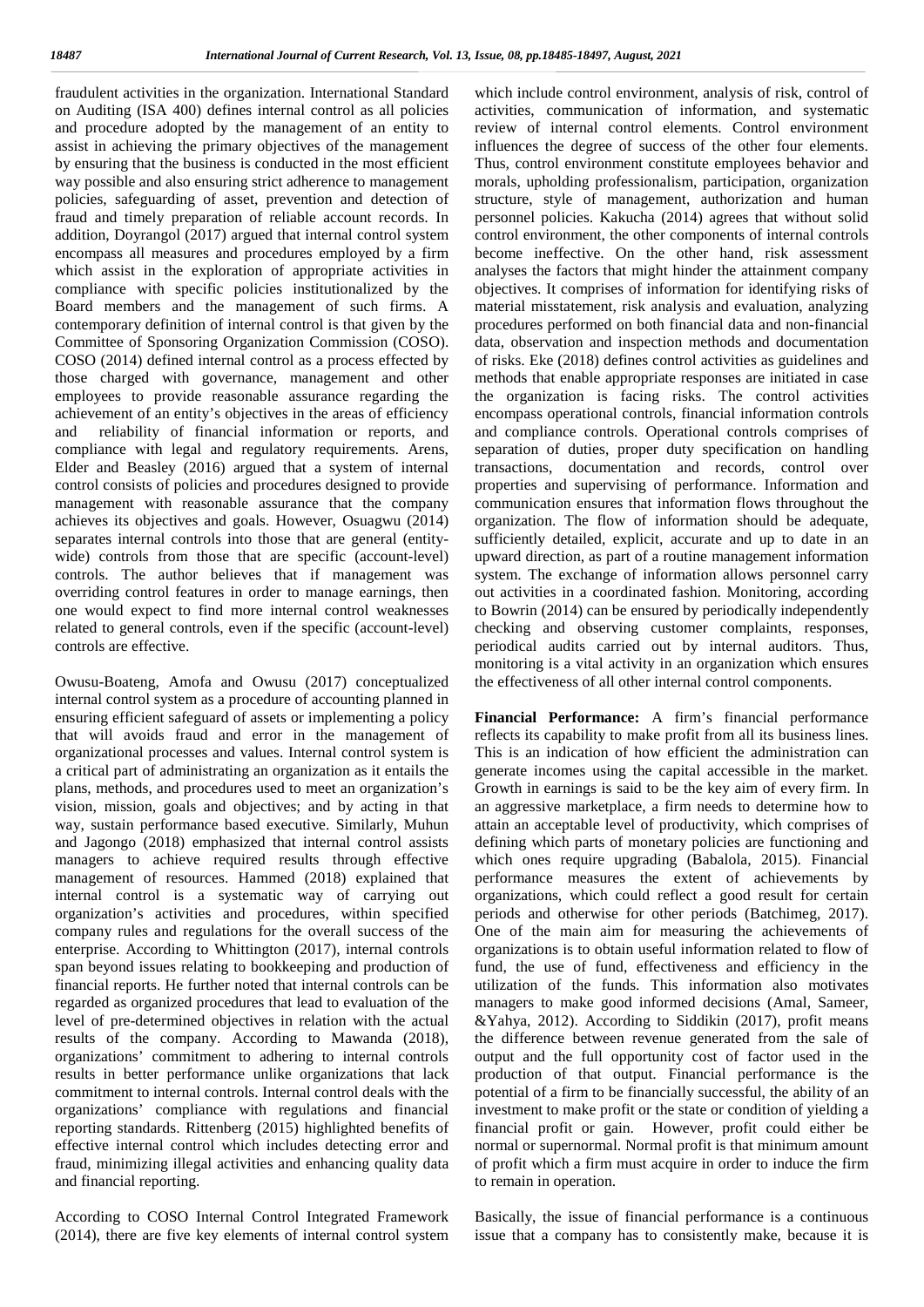essentially concerned with the level of turnover that must be On achieved in order to cover costs and make surplus. According to Babalola (2015), the strength of financial position of an organization is measured through profitability. Financial analysis is the process of identifying the financial strengths and weaknesses of the firm by properly establishing relationship between the items of the balance sheet and the profit and loss account. In financial analysis, ratios are used as a benchmark for evaluating the financial position and performance of a firm. Similarly, Brealey, Myers and Marcus (2014) posit that financial performance can be measured through ratio analysis, breakeven analysis, marginal analysis, cost control or through financial control.

#### **Theoretical Review**

**Agency Theory:** Agency theory was first proposed by Stephen Ross and Barry Mitnick independently but at the same time in 1973. Agency theory explains how best to organize relationships in which one party (principal) determines the work which another party (agent) undertakes. The theory argues that given incomplete information and uncertainty, which characterise many businesses, there are two agency problems: (1) the problem of adverse selection and (2) the problem of moral hazard. Under adverse selection, the principal cannot be sure that the agent's representation of him, for which the agent receives payment, is accurate. Moral hazard on the other hand is the condition under which the principal cannot be sure whether the agent has put forth maximal effort. A critical look at the set-up of internal control system will reveal that it is centred on the agency problem which is as a result of the separation of management and ownership (Simanjuntak, 2001). The theory argues that in the modern corporation, in which ownership is widely held by individual shareholders, managerial actions are not just those of maximizing shareholder returns. This theory which had been in existence was applied to directors and Boards from the 1980s. Inherent in the theory is the belief that people would rather act in their own self-interest than in the interest of others. The Agency theory presents as a contract, the interaction between directors and stakeholders (including shareholders). The directors act as agents of the stakeholders, making decisions in their own interest and being subject to transaction costs for the checks and balances necessary to reduce non-compliance over enforcement costs (Simanjuntak, 2001).

The theory assumes a contractual agreement between the principal and agent for a limited or unlimited future period, where the future is uncertain. The theory assumes that contracting can eliminate the agency problem, but practically it faces many hindrances like information asymmetry, rationality, fraud and transaction cost. Shareholders' interest in the firm is only to maximize their return, but their role is limited in the firm. The conflict between the owners and creditors arise due to the projects undertaken and the financing decision taken by the shareholders. The shareholders try to invest in the risky projects, where they expect higher return. The risk involved in the projects raise the cost of the finance and decreases the value of the outstanding debt, which affects the creditors. If the project is successful, then the owners will enjoy the huge profits, while the interest of the creditors is limited as they get only a fixed rate of interest.

On the other hand, if the project fails, then the creditors will be enforced to share some of the losses and generally this problem persists in these kinds of circumstances (Simanjuntak, 2001).

The underlying assumption of this type of agency problem is the conflict of interest between the major and minor owners. Major owners are termed as a person or group of persons holding the majority of the shares of a firm, while minor owners are those persons holding a lesser portion of the firm's share. The major shareholders have higher voting power and can take any decision in favour of their benefit, which hampers the interests of the minor shareholders. This kind of agency problem prevails in a country or company, where the ownership is concentrated in the hands of few persons or with the family owners, then the minority shareholders find it difficult to protect their interests or wealth (Pan, 2013). In support of the agency theory, Pan (2013) noted that agency theory deals with the ownership structure of a firm. That is, the mechanism that helps firm managers align their interests with the interests of the ownersand controlling the mechanism so that they work in aligning the principal's interests to the agent's. This is seen in the form of the firm's Board structure, rules on strategy-setting and strategic decision-making processes, reporting and controlling mechanisms, and the management of risk, which are indispensable in managing businesses. Others are the selection and remuneration of Board members and executives which serve to control the behaviour of the agent, bringing it in line with the principal's interests.

Phan and Tran (2013) criticized that positivist agency researchers have only concentrated on the agent side of the 'principal and agent problem' and opined that the problem may also happen from the principal side. He observed that this theory is unconcerned about the principals, who deceive, shirk and exploit the agents. Furthermore, he added that the agents are unknowingly dragged into work with the perilous working environment and without any scope for encroachment, where principals act as opportunist. He believed in another way that humans are noble and work ethically for the betterment of the firm. In relations to this study, agency theory provides the mechanism that helps firm managers align their interests with the interests of the owners and putting in place effective internal control system so that the management work in aligning the principal's interests to the agent's.

**Stewardship Theory:** The stewardship theory was propounded by Davis, Schoorman, and Donaldson in 1997 and it is based on the assumption that the manager is a steward of the business with behaviors and objectives consistent with those of the owners. Stewardship theory recognizes the need for executives to act more autonomously to maximize the shareholders returns. Consequently, managers require authority and desire recognition from peers and bosses to effectively perform their tasks. Unlike agency theory, stewardship theory emphasizes the role of top management as stewards because they are expected to integrate their goals as part of the organization. The theory suggests that the firm's purpose is to contribute to humanity by serving customers, employees and the community. At the centre of the theory's foundation is the concept that the business is here to serve rather than produce a profit. However, to be able to serve, the firm must be able to sustain itself economically and this theory promotes efficient use of resources through working with stakeholders. It views profits as necessary and an important funding mechanism to the primary objective of meeting the service-oriented mission.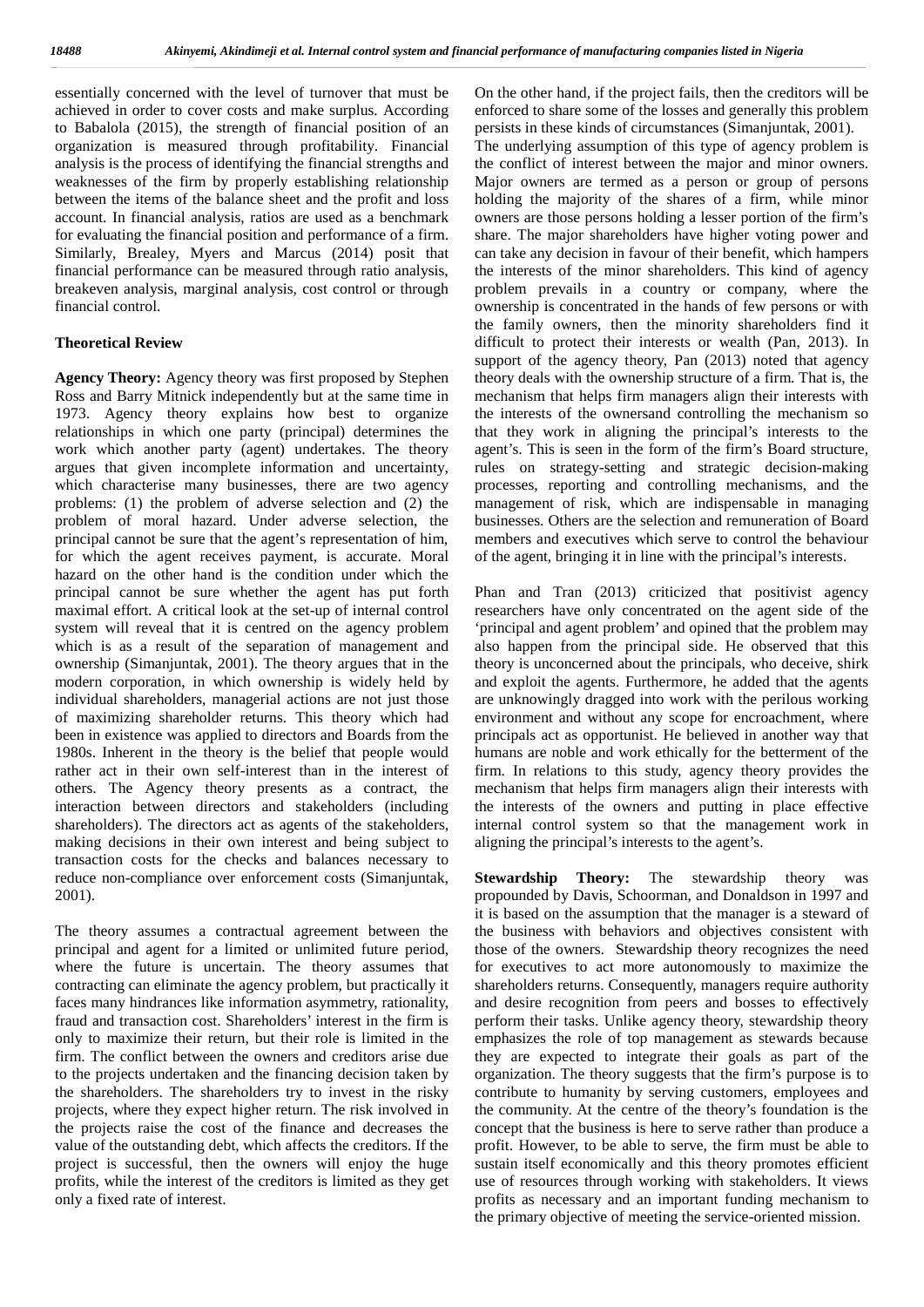Stewardship theory assumes that the managers or executives of theory a company are stewards of the owners, and both groups share common goals. Therefore, the Board should not be too controlling, as agency theories would suggest. The Board should play a supportive role by empowering executives and, in turn, increase the potential for higher performance (Shen, 2003). Stewardship theory explains that managers, left on their own, will indeed act as responsible stewards of the assets they control. Stewardship theory assumes that the executive-agents are stewards motivated to act in the best interests of their principals. Also, steward behaviour will not depart from interests of his organization and is organizationally centered. A steward will not substitute or trade self-serving behavior for cooperative behavior, even if interests of agent and principal is not aligned and there is greater utility in cooperative behavior.

Some assumptions of stewardship theory states that people who are motivated by higher order needs and are motivated by intrinsic factors, are more likely to become stewards. Also, people using personal power for influencing others, people in involvement-oriented situation, people in collectivist culture and people in low power distance culture, are more likely to become stewards. If stewardship relationship exists, potential performance of a firm is maximized. If mutual agency relationship exists, potential agency costs of the firm are minimized (Davies, 2013). In support of the stewardship theory, Daily (2013) argued that executives and directors are inclined to protect their reputations by ensuring that their organizations are properly operated to maximize financial performance. Managers are likely to maximize investors profit and to establish a good reputation to enable them retain their positions. Consequently, stewardship theory advocates unifying the role of the CEO and the chairman to reduce agency costs (Abdullah & Valentine 2015).

Van Slyke (2006) criticized the stewardship theory on the ground that that more transaction cost outlays would be made as there would be more investment of time for the principal in involving the steward in resolving problems, joint decision making and information exchange. The theory is also criticized on the basis that it gives directors superior power when it comes to exercising their discretion, but it must be acknowledged that Boards are constrained by a number of factors such as the availability of an appropriate workforce, the demand for the products of the company and the cost and availability of finance (Blair and Stout 2001).In relations to this study, stewardship provides the link between management as stewards and shareholders has principal. Therefore, the management was act solely as stewards in the interest of the shareholders.

**Theoretical Framework:** This research reviewed two theories in the literature which includes; agency theory and stewardship theory. However, this study focused on agency theory. The agency theory providesthe mechanism that helps firm managers align their interests with the interests of the owners and putting in place effective internal control system so that the management work in aligning the principal's interests to the agents. Thus, based on the resource dependency theory, the key role of the Board of directors is to control and monitor the managers so as to ensure that resources are managed efficiently.

**Empirical Review:** Kinyua (2016) examined the effect of internal control systems proxied by risk management on financial performance of manufacturing companies quoted in

the Nairobi securities exchange. The main objective of the study was to determine the effect of internal control systems on financial performance of companies quoted in the Nairobi securities exchange. The study which was a primary data study adopted the descriptive research design and data were collected using structured questionnaire. The study found that internal control has a significant relationship with financial performance and concluded that internal control system is a positive significant predictor of financial performance. The findings of the study, according to the author, suggested that internal control systems especially risk management, corporate governance, control activity, internal control environment and internal audit function are significant areas management of companies should give great attention to in order to improve their financial performance. Nyakundi, Nyamita and Tinega, (2014) carried out an investigation on the effect of internal control system on financial performance of manufacturing companies in Kisumu city, Kenya. The major purpose of the study was to assess the relationship between internal control system and return on investment. The study which was a primary data study adopted the cross-sectional survey research design and was conducted on one hundred and seventeen (117) manufacturing companies in Kisumu city, Kenya. Stratified and simple random sampling techniques were used while data were collected using structured questionnaire and interviews. The result of the analyses revealed a significant change in the financial performance of manufacturing companies which is linked to the existence of an internal control system. The study concluded that internal controls significantly influence the financial performance of manufacturing companies and recommended that managers should be trained on the significance of internal control.

Njeri (2014) investigated the effect of internal controls on the financial performance of manufacturing firms in Kenya. The primary objective of the study was to determine the effect of internal control system on financial performance of manufacturing firms in Kenya. Twenty (20) manufacturing firms constituted the sample of the study. The study used primary and secondary data. Primary data were obtained using structured questionnaire while secondary data were obtained from the financial statements of the manufacturing firms surveyed. The study which adopted the multiple regression approach to data analysis found that most of the manufacturing firms surveyed had a strong control environment which impacted positively on the financial performance of the firms. The study concluded that manufacturing firms that had invested on effective internal control systems had improved financial performance as compared to those manufacturing firms that had a weak internal control system. Consequently, the study recommended that the governing body (the Board) of manufacturing firms, supported by the audit committee should ensure that the internal control system is periodically monitored and evaluated. Abdullah and Farouk (2018) studied the impact of risk management on manufacturing companies in China. The investigation utilized a regression model with the aid of econometric package. The econometric result indicated that for better management of risk in manufacturing firms, there is the need to comply with both national and international regulations and procedures. Arjeta and Miranda (2018) studied the relationship between risk management and profitability of commercial banks in Albania during the period of 2008 to 2018 using ROA and ROE as a proxy for profitability. The study utilized quantitative data analysis and multiple regression model, the econometric results indicated that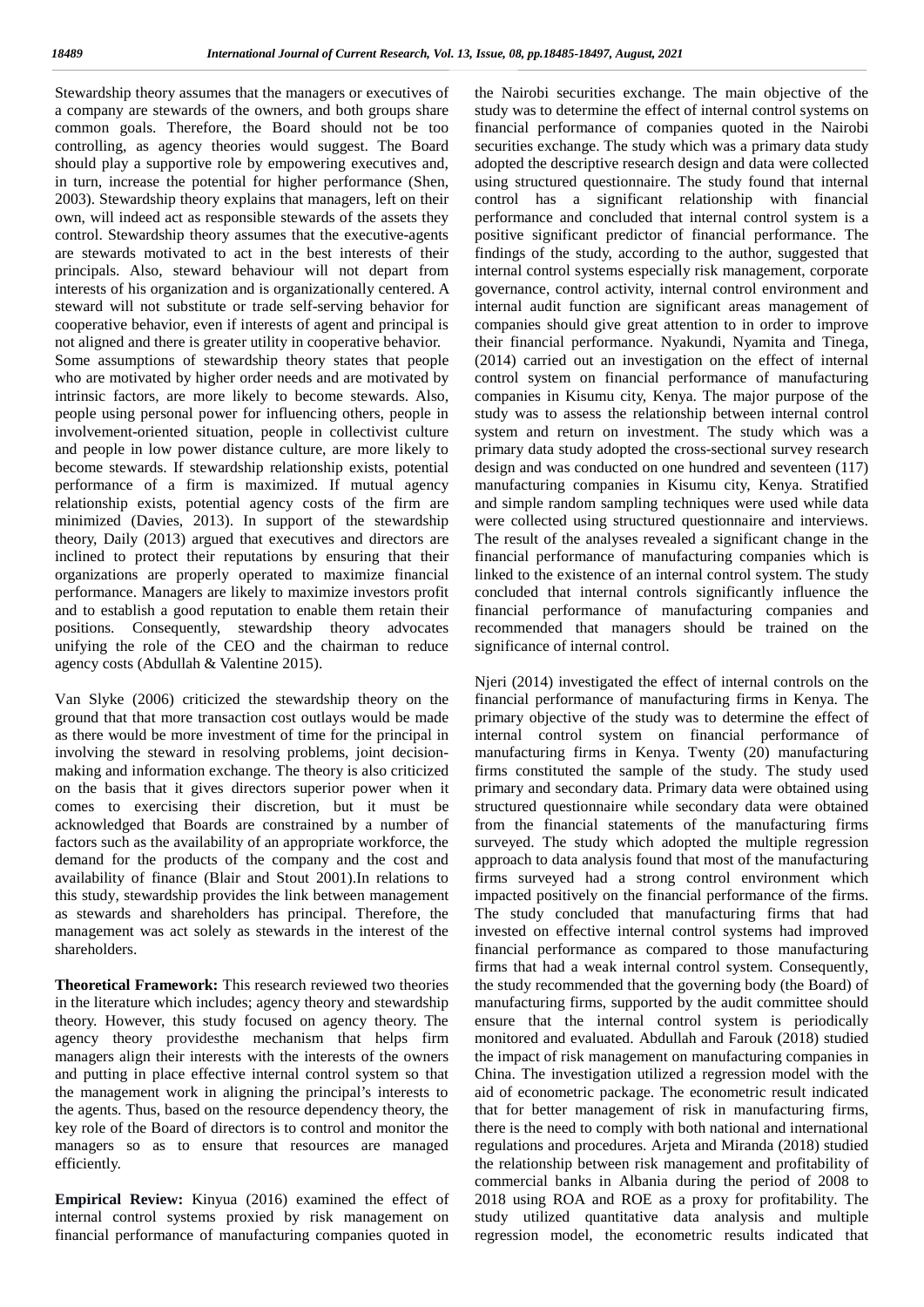effective management of the exposure of commercial banks to contr risk not only support the viability and profitability of commercial banks but also contributes to the system stability and efficient allocation of capital to the economy. Okere and Isiaka (2018) examined the impact of risk management on financial performance of deposit money banks in Nigeria. The study utilized panel methodology, Hausman test and descriptive statistics. Evidence from the findings confirmed that strong positive relationship exists between risk management and financial performance of money deposit banks. Haitham and Nejla (2017) investigated the degree of operational risk disclosure and its impact on operating cash flow of banks listed on the UAE Abu Dhabi Stock Exchange (ADX) and Dubai Financial Market (DFM) during the period 2003-2016. The dependent variable is the operational cash flow while the independent variable comprises of operational risk disclosure and the ratio of total liabilities to total assets. The authors conducted content analysis of the annual reports to measure the degree of operational risk disclosure. In addition, they used dynamic panel data regressions to analyze the impact of operational risk disclosure on the operating cash flow generated by the banks. The results showed a low degree of operational risk disclosure for all UAE banks, both Islamic and conventional.

Eke (2018) examined the effect of internal control systems measured as Board independence and internal communication of information on the financial performance of firms in the hospitality sector. The survey research design was adopted for the study. The population of the study was made up of all hospitality firms operating in Rivers State. Convenience sampling technique was adopted in selecting twenty hospitality firms that constitute the sample of this study. Data collection was done primarily using structured questionnaire and secondarily through journals, textbooks and the internet. The reliability index of the instrument was 0.765 obtained using the Cronbach Alpha technique. Data analysis was carried out using descriptive statistics of percentages, means and standard deviations. Linear regression and correlation analysis were used in testing the hypotheses postulated.

The investigation found that internal controls to a significant extent influence financial performance of hospitality firms and that a positive relationship exists between internal control and financial performance of hospitality firms in Rivers State. The study concluded that the control environment affects total revenue as such influences the financial performance of hospitality firms, its nonexistence or inadequacy may spell doom for an organization. One of the recommendations made was that management of HOs should regularly upgrade their information and communication framework to enable them cope with the frequent changes in the global environment and as such improve their financial performance. Josuha, Effiong and Imong (2019) examined internal control systems and financial performance of listed deposit money banks (DMBs) in Nigeria. The study covered DMBs listed in the Nigerian Stock Exchange (NSE) for a ten-year period from 2007 to 2016 and data were obtained from the selected banks annual financial reports. Data were presented using tables and analyzed using panel data regression. The internal control system of Board independence, Board size (BSIZE), Board composition (BCOM) and audit committee (ACOM) were used as independent variables. Performance of the listed DMBs was measured by return on asset (ROA) which is the dependent variable while the bank size (FSIZE) was used as a

control variable. The findings of the study revealed that while Board size had a positive but insignificant relationship with performance; audit committee, Board composition and bank size all had positive and significant relationships with return on asset. The study therefore concluded that Board independence and audit committee are good predictors of performance as measured by return on assets (ROA). The study recommended that DMBs listed in the Nigerian Stock Exchange should strive to have an average of fourteen members in their Boards to avoid decision-making problems which are characterized by larger Board of directors and should therefore comprise a mix of executive and nonexecutive directors with the relevant credentials, competence, and experience to serve on the Board of banks. Additionally, the audit committee of banks should meet often to enable them to review the financial reports of the banks and make appropriate recommendations that will help to improve the performance of the banks. Ibrahim, Adesina, Olufowobi and Ayinde (2018) examined the influence of internal control measured by independence of Board of directors on return on assets of quoted banks in Nigeria. The study used secondary data from 2013 to 2017. Data were sourced from selected annual report and accounts of three quoted banks listed in the Nigerian Stock Exchange. The study utilised both descriptive statistics and ordinary least square multiple regression method. The results showed that internal control system has significant influence on return on assets. The results further indicated that the proportion of share held by shareholders, Board composition, Board size and bank size exert a positive and significant effect on return on assets of quoted banks in Nigeria and bank size has significant positive influence on return on assets. The study recommended that Board of directors' size of quoted banks in Nigeria should not be too large and must be meeting regularly to effectively and efficiently carry out their oversight functions and responsibilities.

Molla (2019) examined the effect of internal control system on financial performance manufacturing companies in Ethiopia by taking a sample of 6 commercial banks from 2003 to 2009. The study used return on asset, return on equity and operating profit margin as dependent variables to measure financial performance and Board size, Board independence, frequency of Board meetings, chief executive officer duality, audit committee and Board ownership as independent variables to express quantitatively internal control mechanisms. In addition, firm size, financial leverage and firm growth rate were used as control variables, which are specific to manufacturing firms and general to the economy. The researcher used both correlation analysis and pooled panel data regression models of cross-sectional and time series data for analysis.

The results provided evidence that Board size is negatively and significantly related with all the three indicators of financial performance- return on asset return on equity and operating profit margin. Audit committee and financial performance indicators-return on asset and return on equity was found to be negative and statistically significant, but not significant with operating profit margin. Board independence, chief executive officer duality and Board ownership were positively and significantly related with all the three financial performance indicators. However, frequency of Board meetings was not statistically significant with all the three financial performance indicators.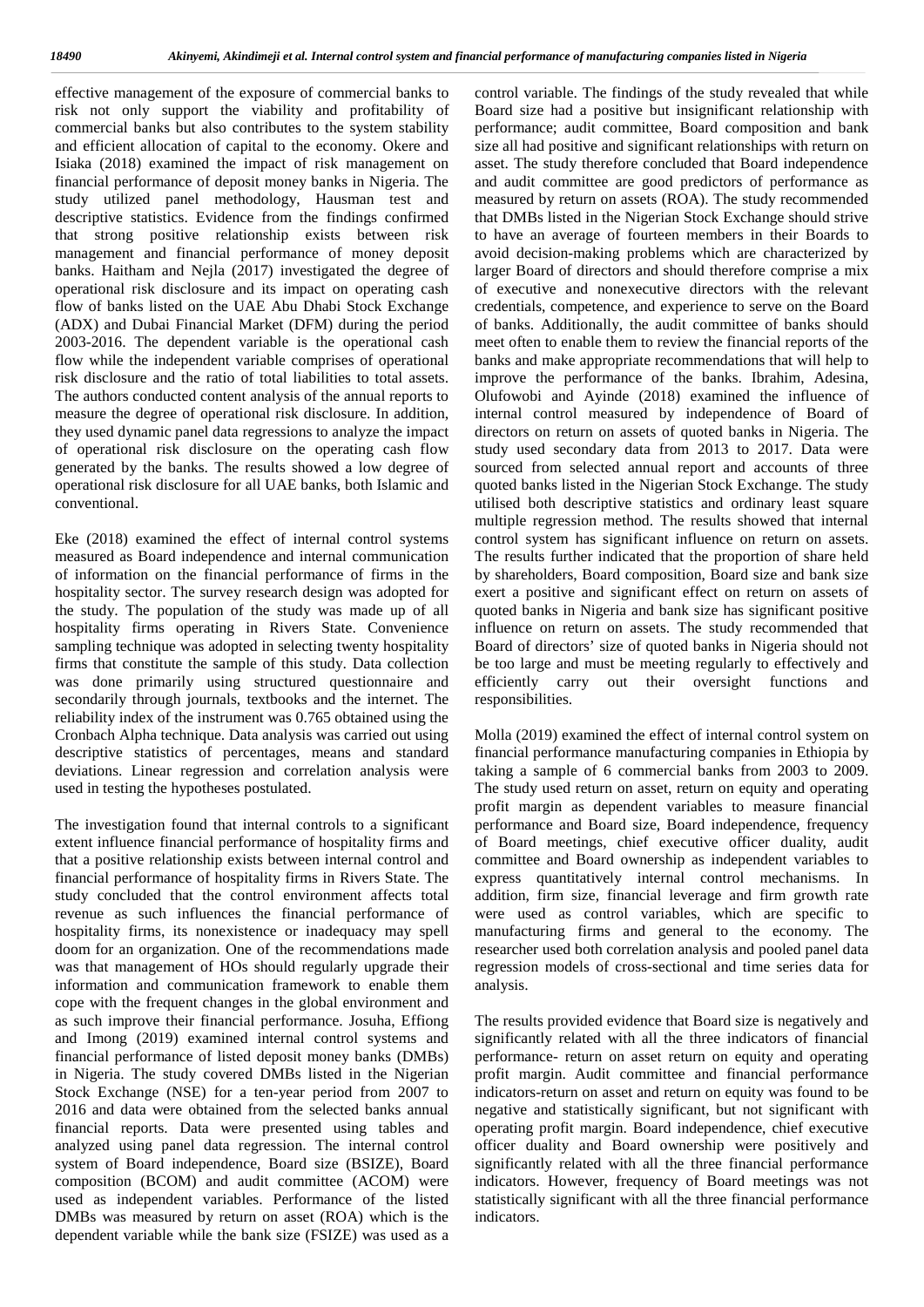# $METHODOLOGY$

To achieve the objectives of this study an *ex-post facto* research design was employed, the target population of this study includes the entire forty-three (43) manufacturing companies currently quoted on Nigerian Stock Exchange as at August, 2019.

In other words, forty-three (43) manufacturing companies form Consumer Goods, Healthcare Services and Industrial goods currently quoted on NSE was considered the population of this study. A sample of fifteen (15) out of the forty-three (43) manufacturing companies under consumer goods, healthcare and industrial goods quoted on the Nigeria stock exchange was purposively selected for a period of ten (10) years

### **Model Specification**

The models in functional forms are given as;

 $Y_i = f(X_i)$ 

 $Y_i$  vector of dependent variables while

 $X_i$  = vector of independent variables

In specific manner;

 $ROA = f(LQR, CIR)$ equ. (1a)

 $ROA = f(LQR, CIR, FSZ, FGE)$ equ. (1b)

 $ROA = f(NXD, NOM)$ equ. (2a)

 $ROA = f(NXD, NOM, FSZ, FGE)$ equ. (2b)

However, the models are specified in empirical forms as;

 $ROA_{it} = 0 + 1LQR_{it} + 2CIR_{it} + 1$ <sub>it</sub>equ. (5a)

 $ROA_{it} = 0 + 1LQR_{it} + 2CIR_{it} + 3FSZ_{it} + 4FGE_{it} + it$ equ. (5b)

 $ROA_{it} = 0 + 1NXD_{it} + 2NOM_{it} + 1$ <sub>it</sub>equ. (6a)

 $ROA_{it} = 0 + 1NXD_{it} + 2NOM_{it} + 3FSZ_{it} + 4FGE_{it} + it$ equ. (6b)

Where;

- = Return on Asset (Proxy for Financial Performance)  $\boldsymbol{R}$
- L = Liquidity ratio

= cost to income ratio (ratio of operating expenses to С operating income)

- = Proportion of Non-executive directors on Board  $\boldsymbol{N}$
- $\boldsymbol{N}$ = Number of Board meetings
- $\boldsymbol{F}$ = Firm Size
- $\overline{F}$  $=$  Firm Age
- $\varepsilon$ = error term
- $\alpha_0$  = constant

 $\alpha_1 - \alpha_4$  = model coefficients and the subscript  $it$  = cross-section 1-n and time t

# **DISCUSSION OF RESULTS**

#### **Descriptive Analysis**

**Dependent Variable:** The parameters we considered as dependent variables for assessing the effect of internal control system on financial performance of manufacturing companies listed in Nigeria in this study is Return on Asset (ROA). Liquidity ratio has a mean of 0.274 indicating that on the average, liquidity ratio growth by 27.4% per year. The mean of liquidity ratio was within it minimum and maximum range of growth within 2.0% and 71.0%. Liquidity ratio dispersion was 13.9%. This standard deviation indicated a narrow variation in liquidity ratiowithin the period considered. Also, cost to income ratio within period considered was 0.636 which means that on average cost to income ratio was 63.6% which cannot be kept within one digit and by implication will go a long way in affect return on asset. Cost to income ratio has a minimum of 0.110 and a maximum value of 1.270 which and on average, cost to income ratio falls within its minimum and maximum. Also, its dispersion was 0.197. This standard deviation indicated a narrow variation in cost to income ratio within the period considered. Furthermore, proportion of non-executive directors on board as a whole was included in order to see it impact on return on asset and it was revealed that on the average, proportion of non-executive directors on board was 0.737. Proportion of non-executive directors on boardhas a minimum of 0.110 and a maximum value of 2.500 and from the average yearly proportion of non-executive directors on board for the sample as a whole with a standard deviation of 0.412 which measure dispersion indicated a high variation in proportion of non-executive directors on board within the period considered.In the same vein, number of board meetings has a yearly mean of 6.289 meaning that on the average, the board of director meet six times per year in order to decide on how to boost their company financial performance based on internal control system. The results was within the minimum range of meet of 2 times and maximum range of 13 times. The maximum recommendation for board of director to meet should be 13 times but they companies sampled only meet six times per year.

**Pearson Pairwise Correlation:** As part of the preliminary analysis, the study assesses the degree of association among the selected variables and other purposes of this result was to determine whether there are bivariate relationship between each pair of the dependent and independent variables considered in our subsequent analysis and to ensure that the correlations among the explanatory variables are not so high to the extent of posing multicollinearity problems. Specifically, the result in Table 4.2 showed that there were existence of positive associations between Return on Asset (ROA), Liquidity Ratio (LQR), Frequency of Monitoring Internal Control Deficiencies by the Audit Committee (FMD), Disclosures of Accounting Policies in the Financial Statement (DSC) and Firm Size with the correlation coefficients  $r =$ 0.439,  $r = 0.114$ ,  $r = 0.023$ , and 0.449 respectively. However there were existence of negative association between Return on Asset (ROA), Cost to Income Ratio (CIR), Proportion of Non- Executive Directors on Board (NXD), Number of Board Meetings (NOM), Fines and Penalties Paid (FPD), Periodic Reports (PDR) and Firm Age (FGE) with the correlation coefficients  $r = -0.213$ ,  $r = -0.075$ ,  $r = -0.252$ ,  $r = -0.057$ ,  $r = -0.057$ 0.057 and  $r = -0.070$  respectively.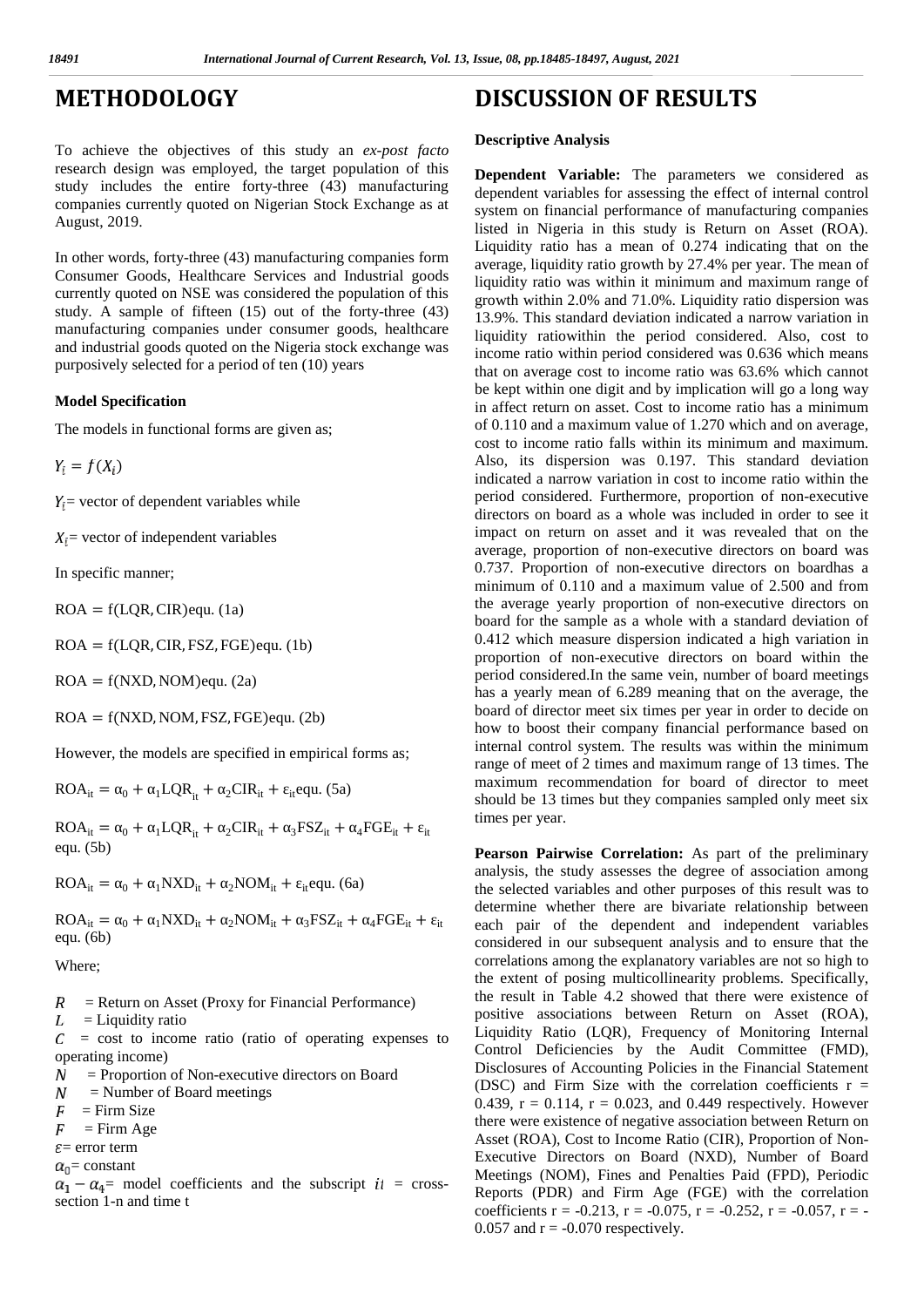#### **Table 4.1. Descriptive Statistics**

|                 | ROA      | LOR   | CIR      | <b>NXD</b> | <b>NOM</b> | FSZ      | FGE    |
|-----------------|----------|-------|----------|------------|------------|----------|--------|
| Mean            | 0.015    | 0.274 | 0.636    | 0.737      | 6.289      | 21.135   | 34.969 |
| Median          | 0.013    | 0.260 | 0.650    | 0.700      | 6.000      | 21.100   | 29.000 |
| Maximum         | 0.056    | 0.710 | 1.270    | 2.500      | 13.000     | 22.830   | 73.000 |
| Minimum         | $-0.095$ | 0.020 | 0.110    | 0.110      | 2.000      | 18.870   | 7.000  |
| Std. Dev.       | 0.019    | 0.139 | 0.197    | 0.412      | 2.136      | 0.849    | 16.467 |
| <b>Skewness</b> | $-2.328$ | 0.602 | $-0.387$ | 1.310      | 0.968      | $-0.278$ | 0.562  |
| Kurtosis        | 15.762   | 3.685 | 4.108    | 6.461      | 3.844      | 2.573    | 2.476  |
| Jarque-Bera     | 745.84   | 7.762 | 7.384    | 76.160     | 18.016     | 1.984    | 6.215  |
| Probability     | 0.000    | 0.021 | 0.025    | 0.000      | 0.000      | 0.371    | 0.045  |

Source: Author's Computation (2021) using E-views 9 where ROA is Return on Assets, LQR is Liquidity Ratio, CIR is Cost to Income Ratio, NXD is Proportion of Non-Executive Directors on Board Directors, NOM is Number of Board Meeting, FSZ is Firm Size and FGE is Firm Age.

#### **Table 4.2. Correlation Matrix**

|            | <b>ROA</b> | <b>LOR</b> | <b>CIR</b> | <b>NXD</b> | <b>NOM</b> | <b>FPD</b> | <b>PDR</b> | <b>FMD</b> | <b>DSC</b> | FSZ    | <b>FGE</b> |
|------------|------------|------------|------------|------------|------------|------------|------------|------------|------------|--------|------------|
| <b>ROA</b> | 1.000      |            |            |            |            |            |            |            |            |        |            |
| LQR        | 0.439      | 1.000      |            |            |            |            |            |            |            |        |            |
| <b>CIR</b> | $-0.213$   | $-0.115$   | 1.000      |            |            |            |            |            |            |        |            |
| NXD        | $-0.075$   | 0.043      | 0.063      | 1.000      |            |            |            |            |            |        |            |
| <b>NOM</b> | $-0.252$   | $-0.189$   | 0.304      | 0.273      | 1.000      |            |            |            |            |        |            |
| <b>FPD</b> | $-0.057$   | 0.137      | $-0.055$   | $-0.159$   | $-0.032$   | 1.000      |            |            |            |        |            |
| <b>PDR</b> | $-0.057$   | 0.137      | $-0.055$   | $-0.159$   | $-0.032$   | 0.430      | 1.000      |            |            |        |            |
| <b>FMD</b> | 0.114      | 0.024      | $-0.031$   | 0.008      | 0.289      | 0.026      | 0.026      | 1.000      |            |        |            |
| <b>DSC</b> | 0.023      | 0.133      | 0.051      | 0.127      | $-0.144$   | 0.312      | 0.312      | 0.026      | 1.000      |        |            |
| <b>FSZ</b> | 0.449      | 0.392      | $-0.115$   | 0.228      | 0.156      | 0.0002     | 0.0002     | 0.290      | 0.139      | 1.000  |            |
| FGE        | $-0.070$   | 0.021      | $-0.011$   | $-0.044$   | $-0.150$   | 0.087      | 0.087      | 0.197      | 0.171      | -0.082 | 1.000      |

Source: Author's Computation (2021) using E-views 9. Where ROA is Return on Assets, LQR is Liquidity Ratio, CIR is Cost to Income Ratio, NXD is Proportion of Non-Executive Directors on Board Directors, NOM is Number of Board Meeting, FSZ is Firm Size and FGE is Firm Age.

#### **Table 4.3. Lagrange Multiplier and Hausman Test for Risk Management on the Financial Performance of Manufacturing Companies Listed In Nigeria**

| <b>Tests</b>                           | Chi2  | P-Value |
|----------------------------------------|-------|---------|
| Breusch-Pagan Lagrange Multiplier (LM) | 0.232 | 0.630   |
| Hausman test                           | 2.849 | 0.084   |

Source: Author's Computation (2021), with underlying data from audited financial reports of the sample manufacturing firms for a period of ten  $(10)$  years  $(2010-2019)$ .

#### **Table 4.4. Regression result of risk management on the financial performance of manufacturing companies listed in Nigeria**

| Variable            | Pooled                      | Random                      | Fixed                       |
|---------------------|-----------------------------|-----------------------------|-----------------------------|
|                     | Coeff.                      | Coeff.                      | Coeff.                      |
|                     | Std. Dev. $( )$             | Std. Dev. $( )$             | Std. Dev. ()                |
|                     | Prob. $\lceil \cdot \rceil$ | Prob. $\lceil \cdot \rceil$ | Prob. $\lceil \cdot \rceil$ |
| Constant            | $-0.094$                    | $-0.103$                    | $-0.121$                    |
|                     | (0.057)                     | (0.062)                     | (0.119)                     |
|                     | [0.100]                     | [0.103]                     | [0.310]                     |
| LQR                 | $0.030*$                    | 0.024                       | 0.005                       |
|                     | (0.017)                     | (0.018)                     | (0.021)                     |
|                     | [0.085]                     | [0.193]                     | [0.779]                     |
| <b>CIR</b>          | $-0.039***$                 | $-0.039***$                 | $-0.039**$                  |
|                     | (0.010)                     | (0.010)                     | (0.012)                     |
|                     | [0.000]                     | [0.000]                     | [0.001]                     |
| <b>FSZ</b>          | $0.006**$                   | $0.006**$                   | 0.007                       |
|                     | (0.003)                     | (0.003)                     | (0.007)                     |
|                     | [0.026]                     | [0.030]                     | [0.323]                     |
| FGE                 | $-0.0001$                   | $-0.0001$                   | 0.0002                      |
|                     | (0.0001)                    | (0.0001)                    | (0.0001)                    |
|                     | [0.418]                     | [0.512]                     | [0.858]                     |
| <b>Observations</b> | 140                         | 140                         | 140                         |
| $R^2$               | 0.204                       | 0.176                       | 0.305                       |
| Adj. $R^2$          | 0.180                       | 0.151                       | 0.208                       |
| F-Statistic         | 8.662                       | 7.212                       | 323.32                      |
| Prob. (F-Stat.)     | 0.000                       | 0.000                       | 0.000                       |

Source: Author's Computation (2021), with underlying data from audited financial reports of the sample manufacturing<br>firms for a period of ten (10) years (2010-2019). Note: The dependent variable is Return on Asset (ROA) w variables are Liquidity Ratio (LR) and Cost to Income Ratio (CIR), Firm Size (FSZ) and Firm Age (FGE); \*\*\* p<0.01, \*\* p<0.05, \* p<0.1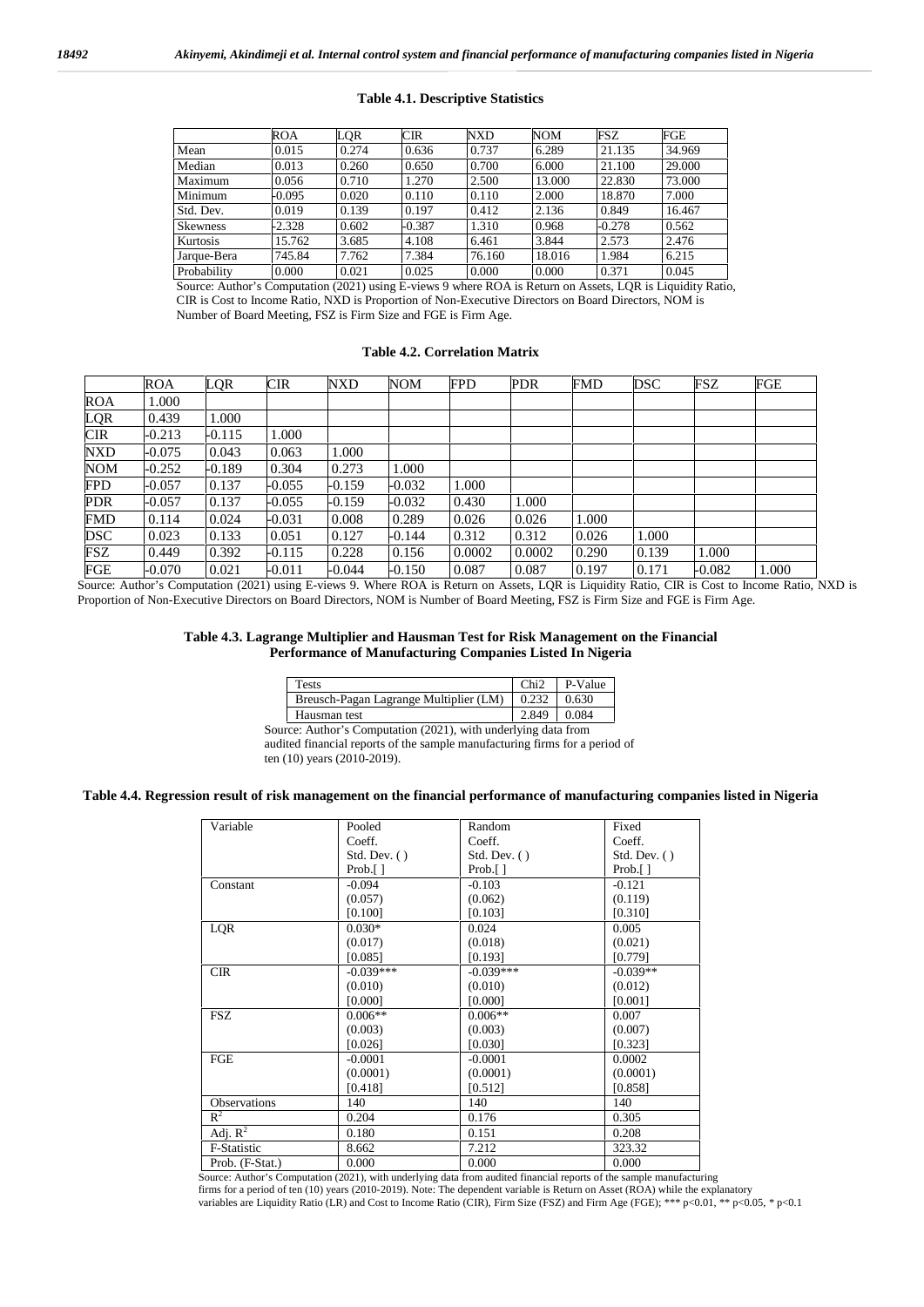

Source: Author's Computation (2021), with underlying data from audited financial reports of the sample manufacturing firms for a period of ten (10) years (2010-2019).

| Test    | LM<br>Breusch-Pagan<br>Dependence Test | Cross-Section | Heteroskedasticity |
|---------|----------------------------------------|---------------|--------------------|
| Stat.   | 172.652                                |               | 0.764              |
| P-value | 0.000                                  |               | 0.445              |

**Figure 4.1. Diagnostic Tests for Risk Management and Financial Performance.**

**Table 4.6. Regression result of Board Independence on the Financial Performance of Manufacturing Companies Listed in Nigeria**

| Variable              | Pooled          | Random                      | Fixed                       |
|-----------------------|-----------------|-----------------------------|-----------------------------|
|                       | Coeff.          | Coeff.                      | Coeff.                      |
|                       | Std. Dev. $( )$ | Std. Dev. ()                | Std. Dev. ()                |
|                       | Prob.[]         | Prob. $\lceil \cdot \rceil$ | Prob. $\lceil \cdot \rceil$ |
| Constant              | $-0.189***$     | $-0.184**$                  | $-0.189***$                 |
|                       | (0.053)         | (0.062)                     | (0.053)                     |
|                       | [0.000]         | [0.003]                     | [0.000]                     |
| <b>NXD</b>            | 0.0001          | 0.001                       | 0.0001                      |
|                       | (0.006)         | (0.006)                     | (0.006)                     |
|                       | [0.978]         | [0.849]                     | [0.978]                     |
| <b>NOM</b>            | $-0.003***$     | $-0.003**$                  | $-0.003***$                 |
|                       | (0.001)         | (0.001)                     | (0.001)                     |
|                       | [0.000]         | [0.001]                     | [0.000]                     |
| <b>FSZ</b>            | 0.010           | $0.010***$                  | $0.010***$                  |
|                       | (0.002)         | (0.000)                     | (0.002)                     |
|                       | [0.514]         | [0.030]                     | [0.000]                     |
| FGE                   | $-8.970$        | -8.830                      | $-8.970$                    |
|                       | (0.0001)        | (0.0001)                    | (0.0001)                    |
|                       | [0.514]         | [0.620]                     | [0.514]                     |
| Observations          | 140             | 140                         | 140                         |
| $R^2$                 | 0.174           | 0.138                       | 0.174                       |
| Adj. $\overline{R^2}$ | 0.150           | 0.113                       | 0.150                       |
| F-Statistic           | 7.150           | 5.441                       | 311.239                     |
| Prob. (F-Stat.)       | 0.000           | 0.000                       | 0.000                       |

Source: Author's Computation (2021), with underlying data from audited financial reports of the sample manufacturing firms for a period of ten (10) years (2010-2019). Note: The dependent variable is Return on Asset (ROA) while the explanatory variables are Non-executive directors on board (NXD), Number of board meetings (NOM), Firm Size (FSZ) and Firm Age (FGE); \*\*\* p<0.01, \*\* p<0.05, \* p<0.1



Source: Author's Computation (2021), with underlying data from audited financial reports of the sample manufacturing firms for a period of ten (10) years (2010-2019).

| Test    | Breusch-Pagan LM Cross-Section Dependence Test | Heteroskedasticity |
|---------|------------------------------------------------|--------------------|
| Stat.   | 160.282                                        | 0.764              |
| P-value | 0.000                                          | 0.445              |

**Figure 4.2. Diagnostic Tests for Risk Management and Financial Performance**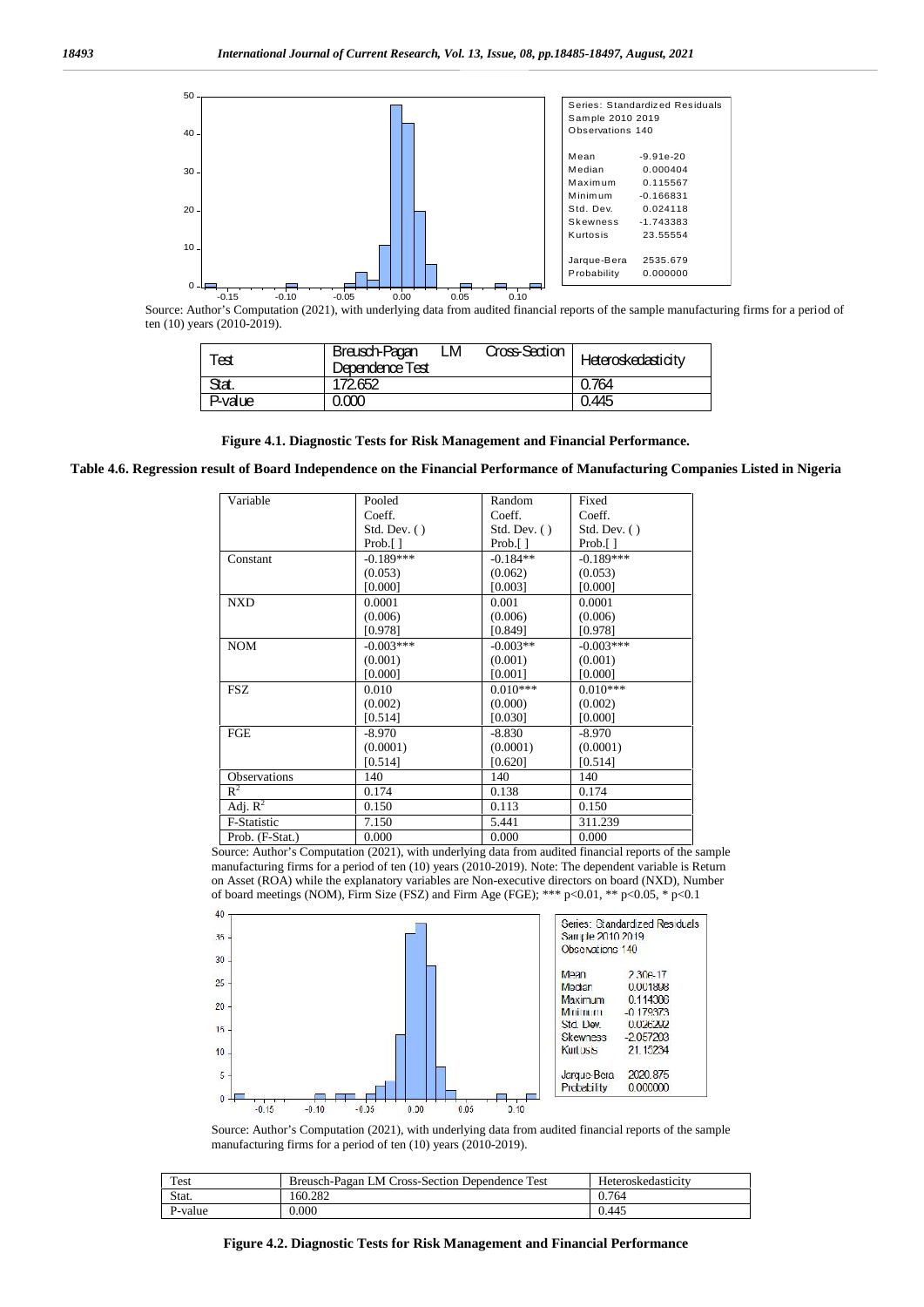Also the correlation coefficients of  $r = 0.043$ ,  $r = 0.137$ ,  $r = 0.026$ , 0.137,  $r = 0.024$ ,  $r = 0.133$ ,  $r = 0.392$ , and  $r = 0.021$  indicated that Proportion of Non-Executive Directors on Board (NXD), Fines and Penalties Paid (FPD), Periodic Reports (PDR), Frequency of Monitoring Internal Control Deficiencies by the Audit Committee (FMD), Disclosures of Accounting Policies in the Financial Statement (DSC), Firm Size (FSZ) and Firm Age (FGE) maintained positive associations with return on Liquidity Ratio (LQR) though these positive associations are weak but Cost to Income Ratio (CIR) and Number of Board Meetings (NOM) has a negative effect on return on asset with correlation value of  $r = -0.115$  and  $r = -0.189$  respectively. The result revealed that there are evidence of positive associations between return on equity, return on assets, receivables collection period and cash conversion cycle as can be seen from the correlation coefficients of  $r = 0.053$ ,  $r = 0.382$  and  $r =$ 0.336 respectively. However there were existence of negative association between return on equity, inventory conversion period and payables payment period as can be seen from the correlation coefficients of  $r = -0.289$ , and  $r = -0.091$ respectively. The result showed the existences of positive associations between Cost to Income Ratio (CIR), Proportion of Non-Executive Directors on Board (NXD), Number of Board Meetings (NOM) as can be seen from the correlation coefficients of  $r = 0.063$ , and  $r = 0.304$  respectively. However there were existence of negative association between Cost to Income Ratio (CIR), Fines and Penalties Paid (FPD), Periodic Reports (PDR), Frequency of Monitoring Internal Control Deficiencies by the Audit Committee (FMD), Firm Size (FSZ) and Firm Age (FGE)as can be seen from the correlation coefficients of  $r = -0.055$ ,  $r = -0.055$ ,  $r = -0.031$ ,  $r = -0.115$  and  $r = -0.011$  respectively.

The result revealed that there are existences of positive associations between Proportion of Non-Executive Directors on Board (NXD), Periodic Reports (PDR), Frequency of Monitoring Internal Control Deficiencies by the Audit Committee (FMD), Disclosures of Accounting Policies in the Financial Statement (DSC) and Firm Size (FSZ) as can be seen from the correlation coefficients of  $r = 0.273$ ,  $r = 0.008$ ,  $r =$ 0.127 and  $r = 0.228$  respectively. However there were existence of negative association between Proportion of Non- Executive Directors on Board (NXD), Fines and Penalties Paid (FPD), Periodic Reports (PDR), and Firm Age (FGE) as can be seen from the correlation coefficients of  $r = -0.159$ ,  $r = -0.159$ and  $r = -0.044$  respectively. The result showed the existences of positive associations between Fines and Penalties Paid (FPD), Periodic Reports (PDR), Frequency of Monitoring Internal Control Deficiencies by the Audit Committee (FMD), Disclosures of Accounting Policies in the Financial Statement (DSC), Firm Size (FSZ) and Firm Age (FGE) as can be seen from the correlation coefficients of  $r = 0.430$ ,  $r = 0.026$ ,  $r =$ 0.312,  $r = 0.0002$  and  $r = 0.087$  respectively. The result showed the existences of positive associations between Periodic Reports (PDR), Frequency of Monitoring Internal Control Deficiencies by the Audit Committee (FMD), Disclosures of Accounting Policies in the Financial Statement (DSC), Firm Size (FSZ) and Firm Age (FGE) as can be seen from the correlation coefficients of  $r = 0.026$ ,  $r = 0.312$ ,  $r =$ 0.0002 and  $r = 0.087$  respectively. The result showed the existences of positive associations between Frequency of Monitoring Internal Control Deficiencies by the Audit Committee (FMD), Disclosures of Accounting Policies in the Financial Statement (DSC), Firm Size (FSZ) and Firm Age (FGE)as can be seen from the correlation coefficients of  $r =$ 

0.026,  $r = 0.290$  and  $r = 0.197$  respectively. The result showed the existences of positive associations between Disclosures of Accounting Policies in the Financial Statement (DSC), Firm Size (FSZ) and Firm Age (FGE)as can be seen from the correlation coefficients of  $r = 0.139$  and  $r = 0.171$  respectively while there were existence of negative association between Firm Size (FSZ) and Firm Age (FGE) as can be seen from the correlation coefficients of  $r = -0.082$ . Looking at the explanatory variables, the correlation coefficients are between -0.032 and 0.449, none of the correlation coefficients is too high to the point of causing multicolinearity problem.

### **Test of Hypothesis One (H01)**

#### **Interpretation of Results**

The regression result of the effect of risk management on the financial performance of manufacturing companies listed in Nigeria using the pooled (OLS), random effect and fixed effect models are presented in this subsection. In achieving this, the variable that is regarded as dependent variable is Return on Asset (ROA) while the explanatory variables are Liquidity Ratio (LR) and Cost to Income Ratio (CIR), Firm Size (FSZ) and Firm Age (FGE). From the results in Table 4.3, the Breusch and Pagan Lagrange multiplier (LM) [0.232 (p –value  $= 0.630$  and Hausman [2.849 (p–value  $= 0.084$ )] tests results for the model showed that the preferred model is random effect model. Therefore, the random regression model in column (2) of Table 4.4 is considered appropriate to establish the relationship that exists between risk management and financial performance of manufacturing companies listed in Nigeria from 2010 - 2019. Based on the result in column 2 of Table 4.4, the F-statistics value  $[7.212; p - value = 0.000)$  showed that the explanatory variables are jointly statistically significant in explaining the variations in the dependent variable, return on asset (ROA). The coefficient of determination (Adjusted  $\mathbb{R}^2$ ) value of 0.151 indicated that the explanatory variables were able to explain about 15.1 % changes that occurred in the dependent variable. Based on the results, the liquidity ratio (LQR) was positively and statistically insignificant within the 1% and 10% conventional level of significance (coefficient =  $0.024$ ; p–value = 0.193). Alternatively, the significant result suggested that the influence of liquidity ratio (LQR) on return on asset (ROA).

The results revealed that there is a negative and significant effect of cost to income ratio (CIR) on return on asset (coefficient.  $= -0.039$ ; p-value  $= 0.000$ ). Alternatively, the significant result suggested that the influence of cost to income ratio on return on asset (ROA) is negative and significant. Based on the results, the firm size (FSZ) was positively and statistically significant within the 1% and 10% conventional level of significance (coefficient =  $0.006$ ; p–value = 0.030). Alternatively, the significant result suggested that the influence of firm size (FSZ) on return on asset (ROA). Based on the results, the firm age (FGE) was negative and statistically insignificant within the 1% and 10% conventional level of significance (coefficient =  $-0.0001$ ; p–value = 0.512). Alternatively, the insignificant result suggested that the influence of firm age (FGE) on return on asset (ROA). The F statistics depicts the overall statistical significant of the effect of risk management on the financial performance of manufacturing companies listed in Nigeria. Giving the F statistics value of 7.212 with probability value of 0.000 showed that risk management have statistical impact on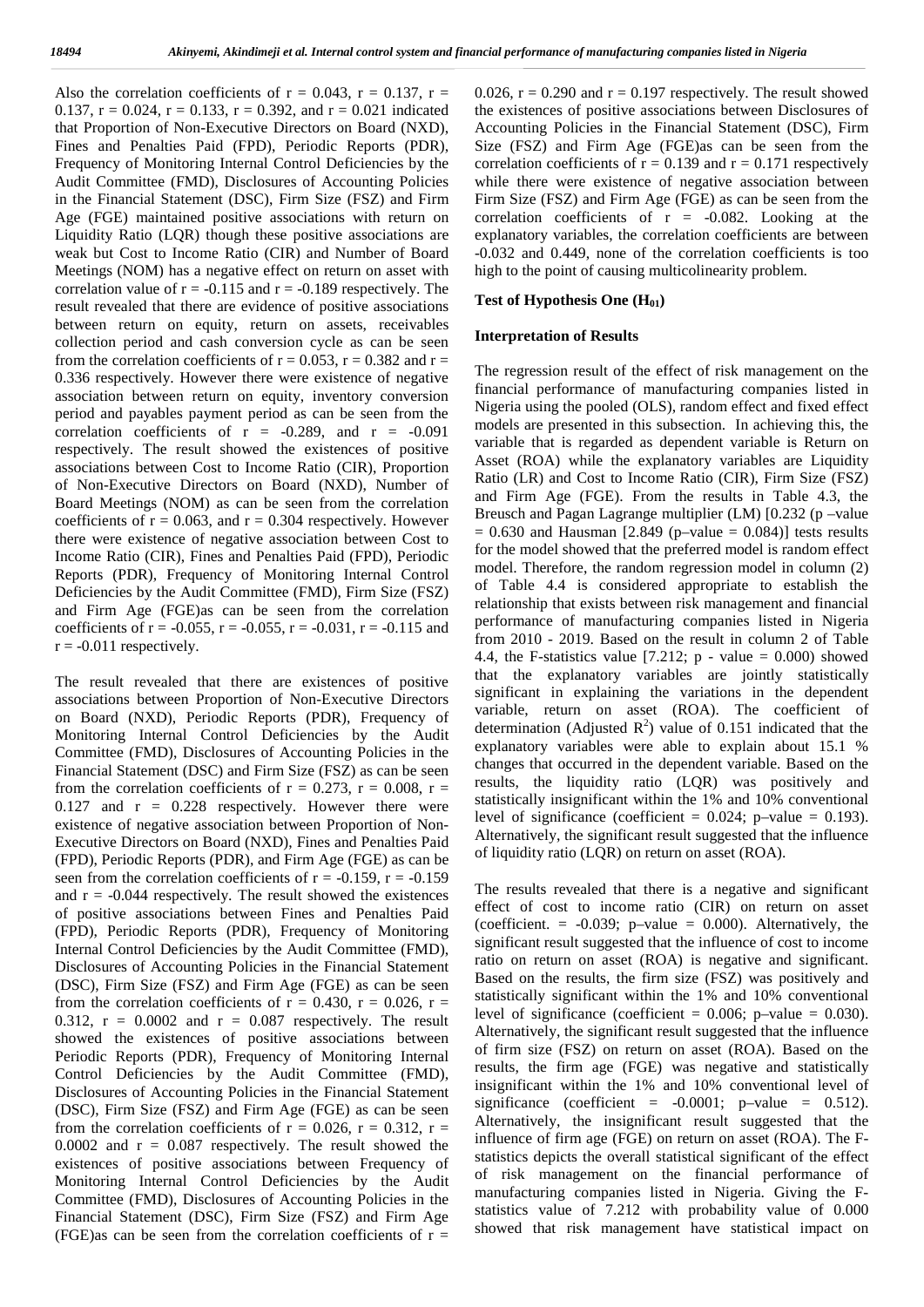financial performance of manufacturing companies listed in The Nigeria, hence the null hypothesis of no significant effect is rejected. In this study, we used Jarque-Bera statistic to check whether the residual (error term) of the estimated model when the working capital on operating profit margin indicators is not normally distributed. From Figure 4.1, the test statistics (172.652) and its associated p-value (0.000) are statistically significant. This means that the residual is not normally distributed. For heteroskedasticity test, the insignificant value of p-value suggests the acceptance of the null hypothesis of homoskedastic. This means that the model is free from heteroskedasticity problem. Further, the significant value of P value of Breusch-Pagan LM Cross-Section Dependence Test result showed that the residual is not free from cross-section dependence (correlation).

#### **Test of Hypothesis Two (H02)**

**Interpretation of Results:** The regression result of effect of board independence on the financial performance of manufacturing companies listed in Nigeria from 2010 to 2019 in terms of return on asset (ROA) using the pooled (OLS), random effect and fixed effect models are presented in this subsection. In achieving this, the variable that is regarded as dependent variable is return on assets (ROA) while the explanatory variables are Non-executive directors on board (NXD), Number of board meetings (NOM), Firm Size (FSZ) and Firm Age (FGE). From the results in Table 4.8, the Breusch and Pagan Lagrange multiplier (LM) [0.301 (p –value  $= 0.583$  and Hausman [0.994 (p–value  $= 0.901$ )] tests results for the model showed that the preferred model is Random regression model. Therefore, the random regression model in column (2) of Table 4.6 is considered appropriate to establish the relationship that exists between board independence on the financial performance of manufacturing companies listed in Nigeria 2010 to 2019 in terms of return on asset (ROA).

Based on the result in column 3 of Table 4.6, the F-statistics value  $[5.441; p - value = 0.000)$  showed that the explanatory variables are jointly statistically significant in explaining the variations in the dependent variable, return on asset (ROA). The coefficient of determination (Adjusted  $\mathbb{R}^2$ ) value of 0.113 indicated that the explanatory variables were able to explain about 11.3% changes that occurred in the dependent variable.

Based on the results, the Non-executive directors on board (NXD)was positively and statistically insignificant within the 1% and 10% conventional level of significance (coefficient =  $0.0001$ ; p–value = 0.849). Alternatively, the insignificant result suggested that the influence of Non-executive directors on board (NXD) on return on asset (ROA). The results revealed that there is a negative and significant effect of cost to Number of board meetings (NOM) on return on asset (coefficient.  $=$  -0.003; p–value =  $0.001$ ). Alternatively, the significant result suggested that the influence of cost to income ratio on return on asset (ROA) is negative and significant. The result revealed that Firm Size (FSZ)was positively and statistically significant within the  $1\%$  conventional level of significance (coefficient = 0.010; p–value =  $0.030$ ). Alternatively, the significant result suggested that the influence of Firm Size (FSZ) on return on asset (ROA). The results revealed that there is a negative and insignificant effect of Firm Age (FGE) on return on asset within the 1% and 10% conventional level of significance (coefficient.  $= -8.830$ ; p–value  $= 0.620$ ). Alternatively, the insignificant result suggested that the influence of cost to income ratio on return on asset (ROA) is negative and significant.

The F-statistics depicts the overall statistical significant of the effect of board independence on the financial performance of manufacturing companies listed in Nigeria. Given the F statistics value of 5.441 with probability value of 0.000 showed that board independence have statistical impact on financial performance of manufacturing companies listed in Nigeria, hence the null hypothesis of no significant effect is rejected. In this study, we used Jarque-Bera statistic to check whether the residual (error term) of the estimated model when the working capital on operating profit margin indicators is not normally distributed. From Figure 4.2, the test statistics (160.282) and its associated p-value (0.000) are statistically significant. This means that the residual is not normally distributed. For heteroskedasticity test, the insignificant value of p-value suggests the acceptance of the null hypothesis of homoskedastic. This means that the model is free from heteroskedasticity problem. Further, the significant value of P value of Breusch-Pagan LM Cross-Section Dependence Test result showed that the residual is not free from cross-section dependence (correlation).

## **DISCUSSION OF FINDINGS**

The purpose of this study was to determine the effect of effect of Internal Control system on financial performance of manufacturing companies listed in Nigeria. Secondary data were used for the analysis. From the descriptive regression analysis, the following are the findings:

The liquidity ratio (LQR) was positively and statistically insignificant within the 1% and 10% conventional level of significance on return on asset (ROA).The results also revealed that there is a negative and significant effect of cost to income ratio (CIR) on return on asset (coefficient.  $= -0.039$ ; p–value  $=$ 0.001). The results also affirmed that firm sizewas positively and statistically significant within the 1% and 10% conventional level of significance on return on asset (ROA). While firm age (FGE) was negative and statistically insignificant within the 1% and 10% conventional level of significance on return on asset (ROA). The result also affirmed that Non-executive directors on board (NXD)was positively and statistically insignificant on return on asset (ROA).The results revealed that there is a negative and significant effect of cost to Number of board meetings (NOM) on return on asset. The result revealed that Firm Size (FSZ)was positively and statistically significant on return on asset (ROA).The findings of the study find a solace from the work of Oluwafemi and Obawale (2010), Kamau (2010), Wanjohi (2013), Muteti (2014), Lyambiko (2015), Olusanmi and Uwuigbe (2015), Kinyua (2016) & Abdullah and Farouk (2018) study found that cost to income ratio exhibit a negative significant effect on performance. Also, the results of the research work concur with the findings of Grove, Patelli, Victoravich and Xu (2011); Ahmed and Hamdan (2015); Omoniyi and Akinselure (2016); Mawanda (2017) and Al-Habaybah (2019).

### **Conclusion**

The results of the regression model showed that there is a positive relationship between internal controls and financial performance of the manufacturing films under study. That is, financial performance is measured by the efficiency and effective implementation of internal controls. This implies that a single unit increase in any of the independent variables resulted in a corresponding increase in financial performance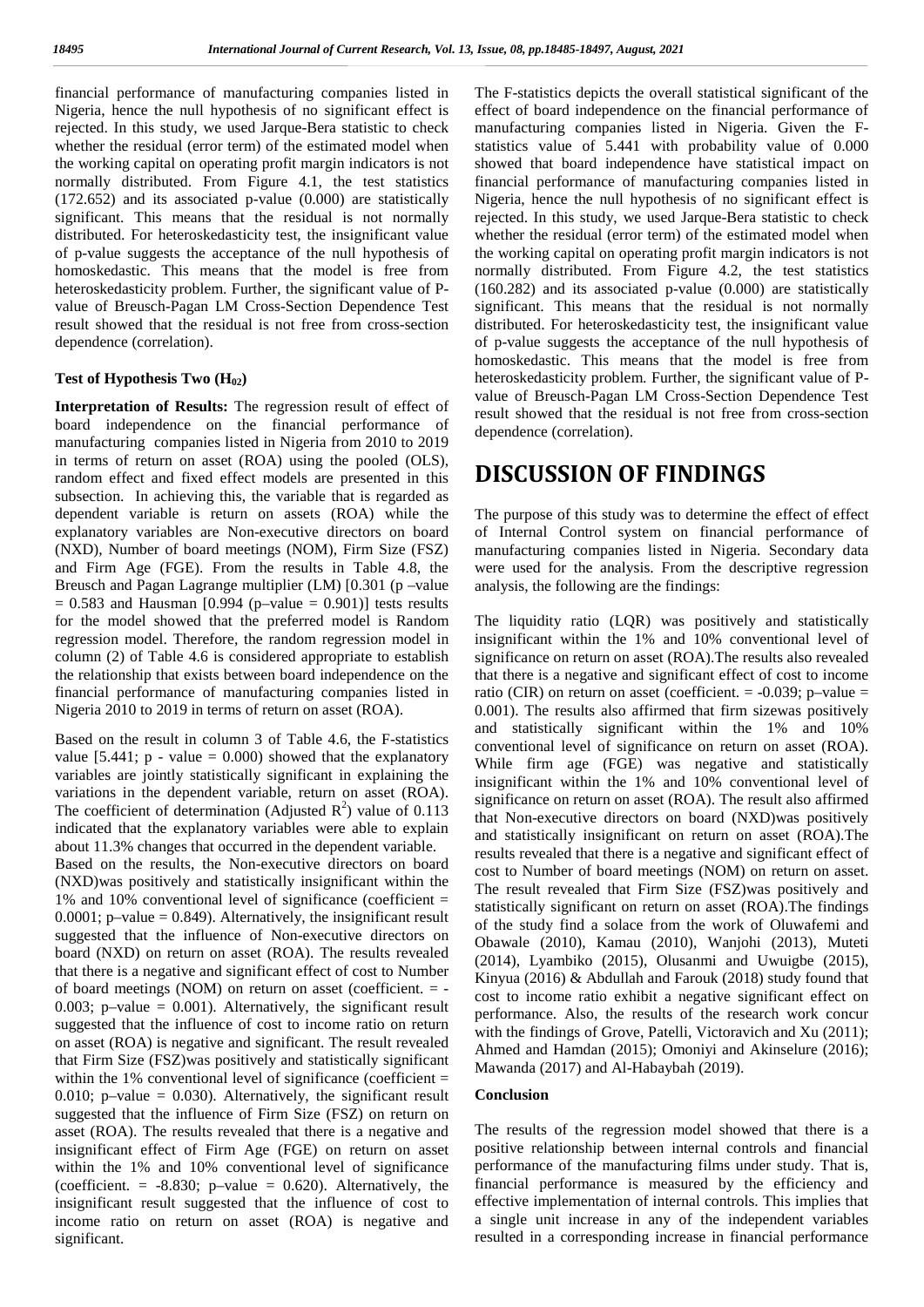among the manufacturing films. All the internal control **I** variables had positive coefficients (i.e. positive relationship with financial performance). The components of internal control (Risk management, Board independence, firm size, firm age) also had significant positive relationship with financial performance (i.e. p-values of less than 5%), the study established that internal controls affect financial performance of manufacturing films in Nigeria to a great extent. From the findings of the study, it can be concluded that manufacturing films that had invested on effective internal control systems have more improved financial performance as compared to those manufacturing films that had a weak internal control system.

#### **Recommendation**

**The following recommendations were made based on the outcome of the study**

- Managers should be trained on the significance of risk management in order to mitigate risks, hence improve their financial performance
- The Board of directors should ensure that the implementation of internal control improvement strategy recommended by both internal and external auditors is periodically monitored and evaluated.

# **REFERENCES**

- Abdul, A., & Isiaka, T. 2015. Relationship between cost management and profitability: A study Of selected manufacturing firms. *International Journal of Management Sciences and Humanities, 3*1, 33–45.
- Abdulazeez, A., Ndibel, L., & Mercy, A. 2016. Board structure diversity and financial performance of selected firms in Nigeria. *Journal of Accounting and Marketing, 5*1, 1-6.
- Abdulla, A., & Farouk, A. 2018. Operational risk management in financial institution. *Journal of Business and Economic Research, 82,* 11-32.
- Abdullah, A., & Valentine, M. 2015. Internal control system and corporate performance of selected listed companies in United Kingdom. *Journal of Finance, 8*7, 34-52.
- Ahmed, E., &Hamdan, A. 2015. The impact of internal control on firm performance: Evidence from Bahrain stock exchange. *European Journal of Business and Innovation Research, 3*5, 25-48.
- Al-Habaybah, M. 2019. Factors influencing the extent of mandatory compliance with IAS Disclosure requirements by manufacturing companies listed at Amman Stock Exchange. *Indonesian Journal of Contemporary Management Research,* 11, 25-34
- Amal, Y., Sameer, A., & Yahya, Z. 2012. Factors affecting the financial performance of Jordanian insurance companies listed at Amman Stock Exchange. *Journal of Management Research, 4*2, 266-275.
- Arens, A., Elder, J., & Beasley, M. 2016. Auditing and in assurance services: An integrated approach. *Journal of Finance, 4*2, 78-95.
- Arjeta, H., & Miranda, B. 2018. The relationship between risk management and profitability of
- firms in Albania. *Journal of Asian Themes in Social Science, 7*1, 78-94.
- Babalola, O. 2015. Determinants of firms' financial performance. *European Scientific Journal, 13*11, 246-260
- Batchimeg, B. 2017. Financial performance determinants of organizations: The case of Mongolian companies. *Journal of Finance*, *9*3, 22-33.
- Blattberg, C. 2004. *Welfare: Towards the patriotic corporation*. *From Pluralist to Patriotic Politics: Putting Practice First.* New York: Oxford University Press. 172–184*.*
- Brealey, A., Myers, C. & Marcus, A. 2014. *Fundamentals of corporate finance.* New York: McGraw Hill
- Bowrin, A. 2014. Information transparency disclosures by African and Caribbean companies. *Journal of Accounting in Emerging Economies, 6*3, 54-76.
- Cahill, A. 2016. Internal control system and operational efficiency. *Research Journal of Finance and Accounting, 8*6, 105-116
- Chan, C., & Heang, A. 2010. Board gender diversity and bank efficiency in Ghana. *International Journal of Business Research, 4*3, 65-76.
- COSO. 2014. Internal Control-Integrated Framework. *Annual Review*, 17-67.
- Doyrangol, N. 2017. Audit culture and internal control mechanism. *International Journal of Accounting Research, 6*2, 2-10.
- Ejoh, N. O., & Ejom, P. E. 2014. The effect of internal audit function on the financial performance of tertiary institutions in Nigeria. *International Journal of Economics, Commerce and Management, 2*10, 1-14.
- Eke, G. 2018. Internal control and financial performance of hospitality organizations in Rivers State. *European Journal of Accounting, Auditing and Finance Research, 6*3, 32-52.
- Etengu, R., & Amony, M. 2016. Internal control system and financial performance of manufacturing companies in Uganda. *International Journal of Contemporary Applied Science, 3*2, 308-365.
- Grove, H., Patelli, L., Victoravich, L. & Xu, P. 2011. Internal control and performance in the wake of manufacturing firms in the United State of America. *Journal of Poverty, Investment and Development* ,*25*7, 89-95.
- Haitham, M., & Nejla, E. 2017. The degree of operational risk disclosure and its impact on operating cash flow of commercial banks listed on the UAE dhabi stock exchange.
- *Journal of Finance, 10* 14 , 2-14.
- Hammed, A. 2018. Financial performance of manufacturing companies in Nigeria. *International Review of Economics and Business Research, 4*3, 67-89
- Handania, R. 2017. Internal control elements and framework. *African Journal of Scientific Research, 9 1,*462-476.
- Ibrahim, S., Diibuzie, G., &Abubakari, M. 2017. The impact of internal control system on the financial performance of firms in Ghana. *International Journal of Academic Research in Business and Social Sciences, 7*4, 684-696.
- Joshua, N., Effiong, E., &Imong, N. 2007. Effect of internal control on financial performance of listed deposit money banks in Nigeria. *Global Journal of Social Sciences, 18*1, 107-118.
- Kakucha, W. 2014. Barriers to effective organizational change in Kenya. *Journal of Social Sciences and Entrepreneurship, 11*3,58-68.
- Kamau, 2010, Adaptation of risk management by commercial banks in Kenya. *Journal of Finance and Accounting, 4*4, 212-224.
- Kiabel, B. 2017. Internal auditing and firm performance in Kenya. *Global Journal of Management and Business Research, 12*6,85-97.